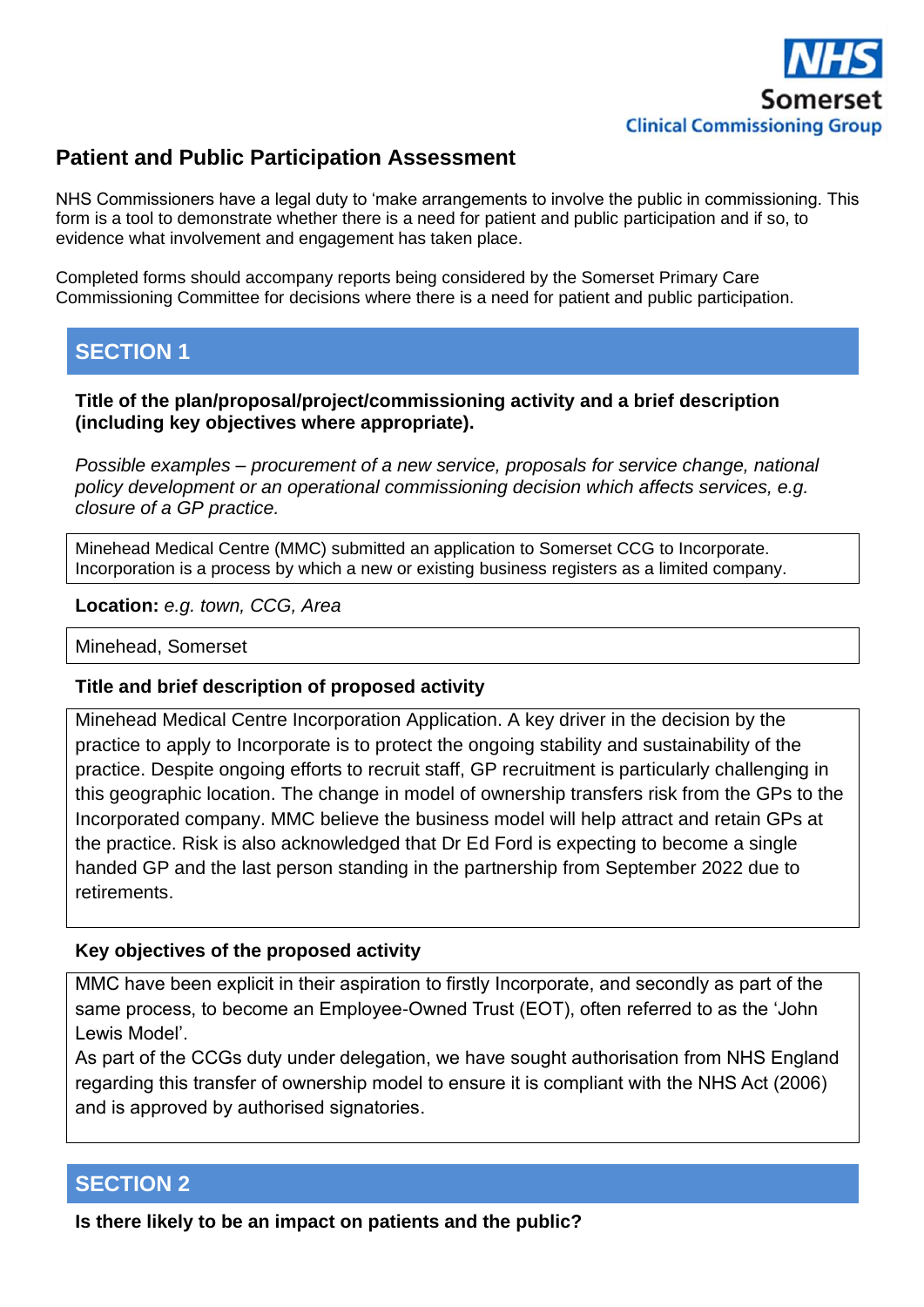To assess impact you should consider the overall population and groups/individuals within that population who are likely to be affected. This can be done by completing the equality and health inequalities analysis screening tool and then, if necessary, a full equality and health inequalities analysis.

If the plans, proposals or decisions are implanted, do you think there will be:

### **(a) An impact on how services are delivered?**

Yes X No

Please explain your answer and provide further details

In addition to the guidance set out in the Primary Care Policy Guidance Manual, the CCH Quality and Equality Lead is a key member of the evaluation panel as part of the review process of the application to Incorporate, and is of the view that an Equality Impact Assessment would not be necessary as there are no changes in the services or access to services that need to be assessed. Patients will not be impacted by this change in identity of the contractor.

## **(b) An impact on the range of health service available?**

Yes X No

Please explain your answer and provide further details:

NHS Standard General Medical Services Contract, and NHS Standard Contract is transferred to the limited company. All services delivered under both contracts remain unchanged.

## **(c) Any other impact that you can envisage at this point in time?**

#### **No**

## **(d) Does the legal duty apply to the activity?**

*If you have answered yes to (a), (b) or (c), it is highly likely that the legal duty applies. Note: the duty always applies to planning of commissioning arrangements (regardless of impact).*

Yes X No

Please explain briefly why you have answered yes or no to the above:

The Primary Care Policy Guidance Manual states that 'the effect of the proposal on the statutory duties of NHS England, particularly the involvement duty under section 13Q of the NHS Act 2006…is not usually triggered by a change solely to the identity of the contractor (7.10.25.2).

*Please note that if you have determined that the legal duty does not apply to this particular activity you are still required to retain a copy of the form as a record of your decision making. You must also consider, even if the legal duty does not apply, whether participation would be beneficial in the circumstances and complete section 3, 4 and 5 of this form.*

**SECTION 3**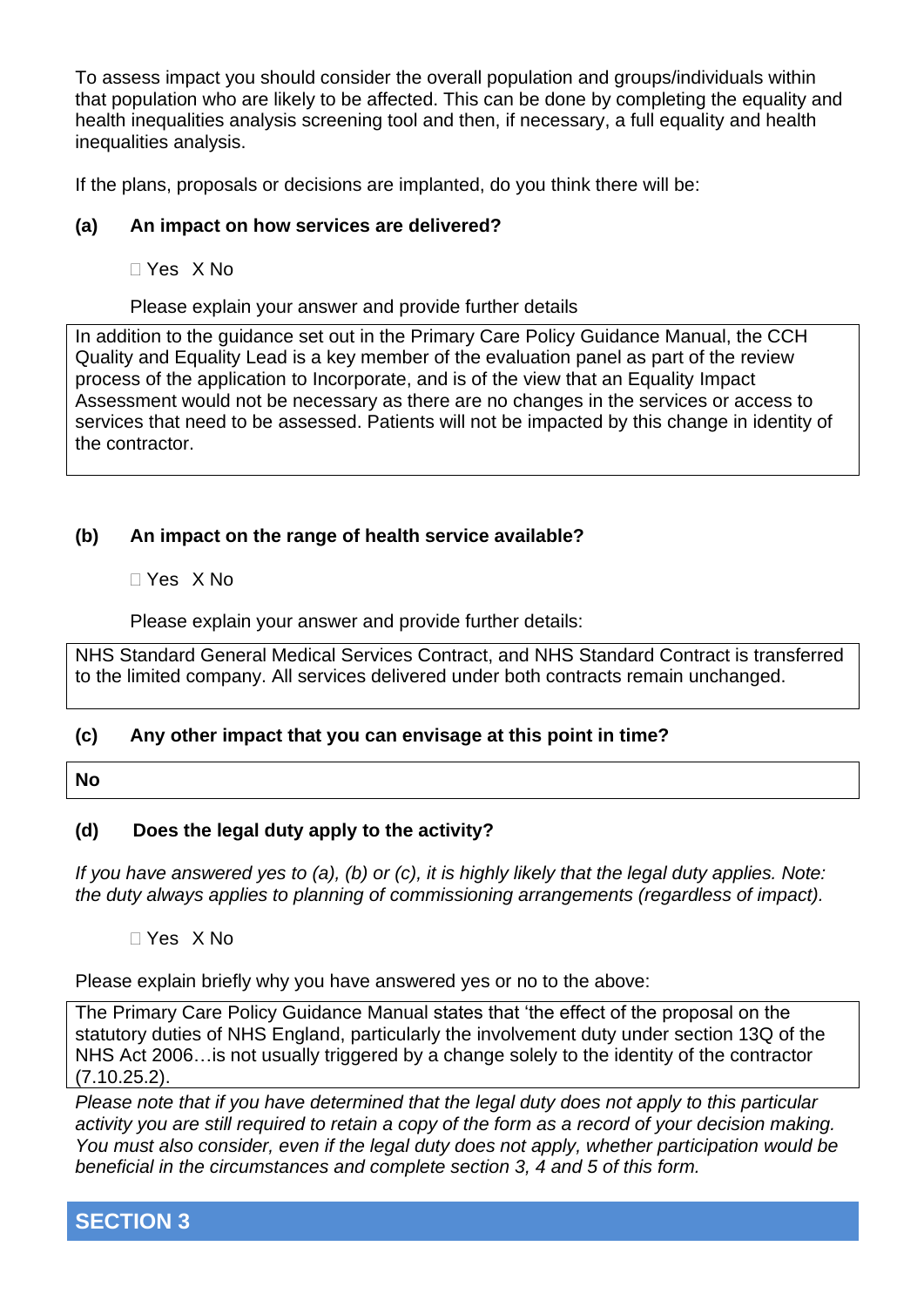Describe any existing arrangements to involve patients and the public which are relevant to this plan/activity and/or provide relevant sources or patient and public insight.

Examples could include patient and public views by patient and public voice (PPV) partners; surveys; intelligence on patient and public views from partners including CCGs; Healthwatch and voluntary and community organisations.

Please complete each question below.

#### **(a) What arrangements/mechanisms are already in place to involve the public which are relevant to this activity (these may be national/regional or local)**

MMC completed substantial engagement and helpfully provided comprehensive evidence as part of their application process. The engagement includes a long-standing item for continued discussion with staff from January 2022, providing regular updates to the team and good opportunities for staff to raise questions.

The practice has an active PPG and frequently consulted with them on ideas for the future. Continued engagement includes regular discussions with their Primary Care Network, County Councillors, Somerset Foundation Trust and Healthwatch.

As a CCG, we have engaged with NHS England authorised signatories and Senior Estates team, legal advisors Bevan Brittan, colleagues from the Northwest of England that have undertaken this Incorporation process, and Primary Care Commissioning (PCC). The CCG have a panel of expertise supporting the review of the application to incorporate including from Clinical, Contracting, Commissioning, Finance, Quality, IP&C and Equality.

## **(b) How will the insight available to you help to inform your decision?**

Using the guidance from the PGM along with the expertise of the panel, it was felt that the application should be approved, but with some agreed mitigations in place regarding Quality Improvement.

*Please note that consideration of existing arrangements and patient and public insight will help inform any additional arrangements required under section 4.*

# **SECTION 4**

Are additional arrangements for patient and public involvement required for this activity? In particular how will you ensure that 'seldom heard' groups, those with 'protected characteristics' under the Equality Act, and those experiencing health inequalities are involved?